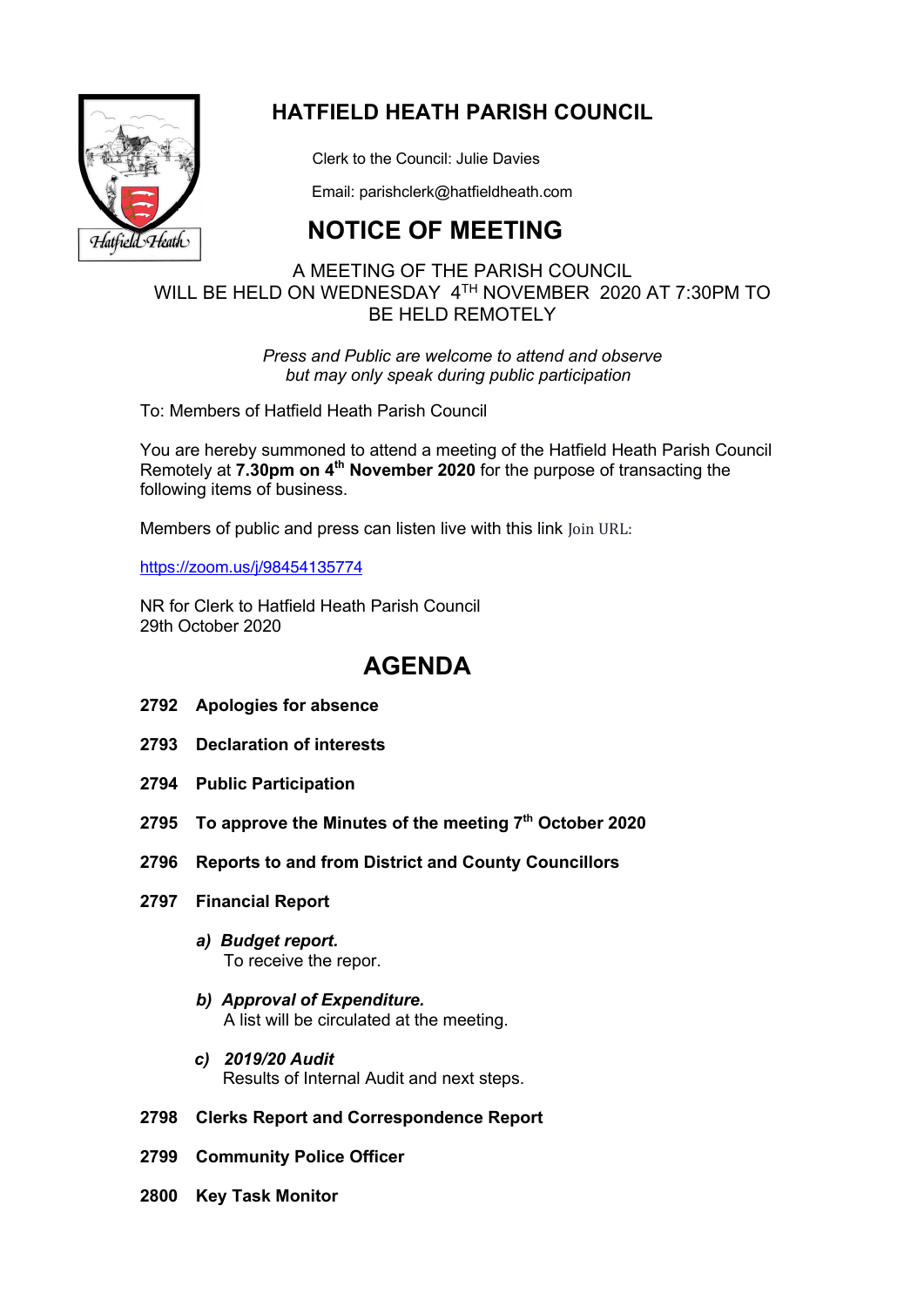### **2801 Planning Matters**

## **a) Applications determined by the Planning Authority;**

**UTT/20/2116/FUL** | Section 73A retrospective application for addition of single storey rear extension to approved scheme for new dwelling (approved under planning permission UTT/19/1432/FUL). | Dawnings Chelmsford Road Hatfield Heath CM22 7BH

**UTT/20/2184/HHF** Erection of single storey extension. Internal alterations to annexe, external insulation and re-cladding to match existing, proposed replacement windows to annexe (amended scheme to that approved under planning permission UTT/19/1497/HHF)

Gibsons Friars Lane Hatfield Heath CM22 7AP **REFUSED**

**UTT/20/2185/LB** Erection of single storey extension. Internal alterations to annexe, external insulation and re-cladding to match existing, proposed replacement windows to annexe (amended scheme to that approved under Listed Building Consent UTT/19/1498/LB). Gibsons Friars Lane Hatfield Heath CM22 7AP **REFUSED**

UTT/20/2026/HHF Proposed Cartlodge Pheasants Roost Chelmsford Road Hatfield Heath CM22 7BG **APPROVED**

**UTT/20/1981/AV** | Installation of 1 no. externally illuminated post mounted pictorial sign. | White Horse Inn The Heath Hatfield Heath CM22 7EB **APPROVED**

## **b) Planning applications to consider:**

**UTT/20/2671/TPO** | Crown lift of 4m, removal of major deadwood and removal of rubbing branches of 1 no. Oak | Mandal Chelmsford Road Hatfield Heath CM22 7BG **ALLOWED**

**UTT/20/2635/HHF** | Loft conversion with rear roof dormer. | Church View Pond Lane The Heath Hatfield Heath CM22 7AB

**UTT/20/2622/TPO** | Reduce by 30% and reshape 3 no. Oak Trees. | Avonmore Chelmsford Road Hatfield Heath Bishops Stortford Hertfordshire CM22 7BD **ALLOWED**

**UTT/20/2628/HHF** | Modification to comprise of flat roofed link extension from main house to previously converted garage and addition of flat roofed study to North side of garage conversion (amendment to approved application UTT/14/2208/HHF) | The Gardeners Retreat Matching Road Hatfield Heath CM22 7AS

**UTT/20/2552/HHF** | Erection of two storey rear extension | Heathfields Friars Lane Hatfield Heath CM22 7BE

**UTT/20/2516/TPO** | Trim and remove overhanging branches on drive of 1 no. Oak | The Willows Stortford Road Hatfield Heath Bishops Stortford CM22 7DL **APPROVED**